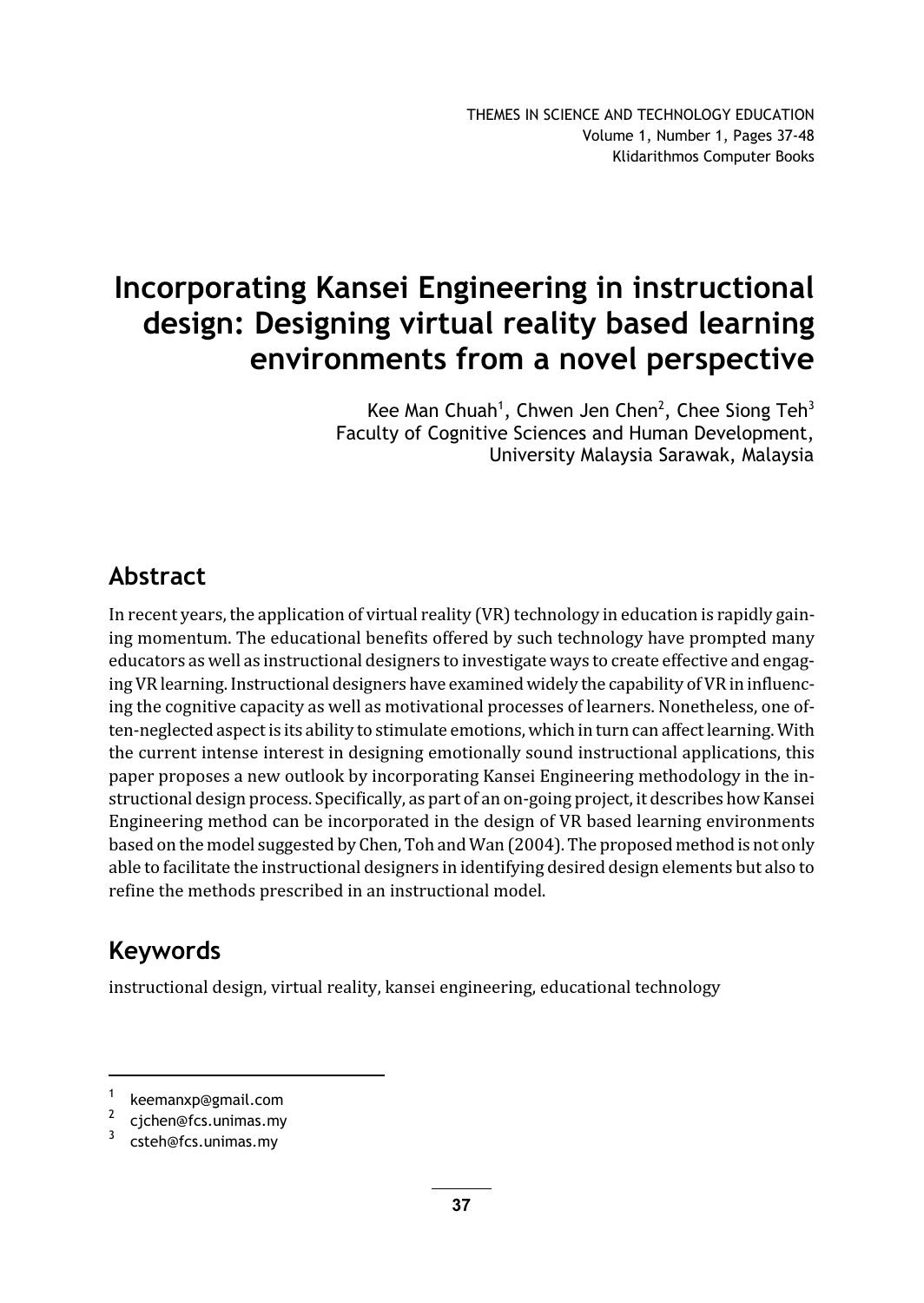### Introduction

New virtual minds are populating our classrooms. The new occupants of our schools are almost technological natives: children, adolescents and young adults for whom the computer is a fundamental part of everyday life. This situation triggers an explosion of interests in using computer-based learning materials in various educational settings for a wide range of learning purposes. The role of instructional designers, thus, becomes even more challenging in meeting the demands of creating effective instructional materials. Virtual reality (VR) is one of the many technologies that has gained extensive attention by instructional designers due to its ability to simulate the real world for learning. It allows learners to create their own experiences and knowledge by exploring three-dimensional visualisation of events or environments in which distance, time, cost and safety would not be a hindrance. Thus, the compatibility of VR capabilities with constructivist learning principles (Chen & Teh, 2000) has seen its proliferation in various education applications (Bricken & Bryne, 1993).

Among the many forms of VR system, desktop VR is the most widely utilised educational tool primarily because of its feasibility and cost-effectiveness. Application of VR on desktop computers without the need of expensive peripherals has opened up greater opportunities for its implementation in education. In recent years, researchers and instructional designers (Cobb, Neale, Crosier, & Wilson, 2002; Roussos, 2004) have scrutinized the capability of desktop VR in influencing the cognitive capacity as well as motivational processes of learners. However, one often neglected aspect is its ability to stimulate emotions, which many tend to ignore its vital role in promoting learning. While there has been a noteworthy amount of studies conducted on how emotions can be induced in computer games (Bryant & Zillmann, 2002), research on emotional principles in instructional design, particularly those related to VR-based learning environment is still limited. Hede's (2002) comprehensive reviews of multimedia elements in instructional design process, for instance, excluded completely the emotional perspective. Furthermore, previous studies on desktop VR application in instructions were mainly on usability issues (i.e. user-friendliness, software and hardware requirements) and have shed little light on aspects of user experience in particular the affective quality. As such, there is a need to investigate further the role of emotions in guiding the design of VR-based instructional environments.

#### **Instructional Design and Emotions**

The field of instructional design has evolved rapidly over the past half-century from an initial narrow focus on programmed instructions to multidimensional field of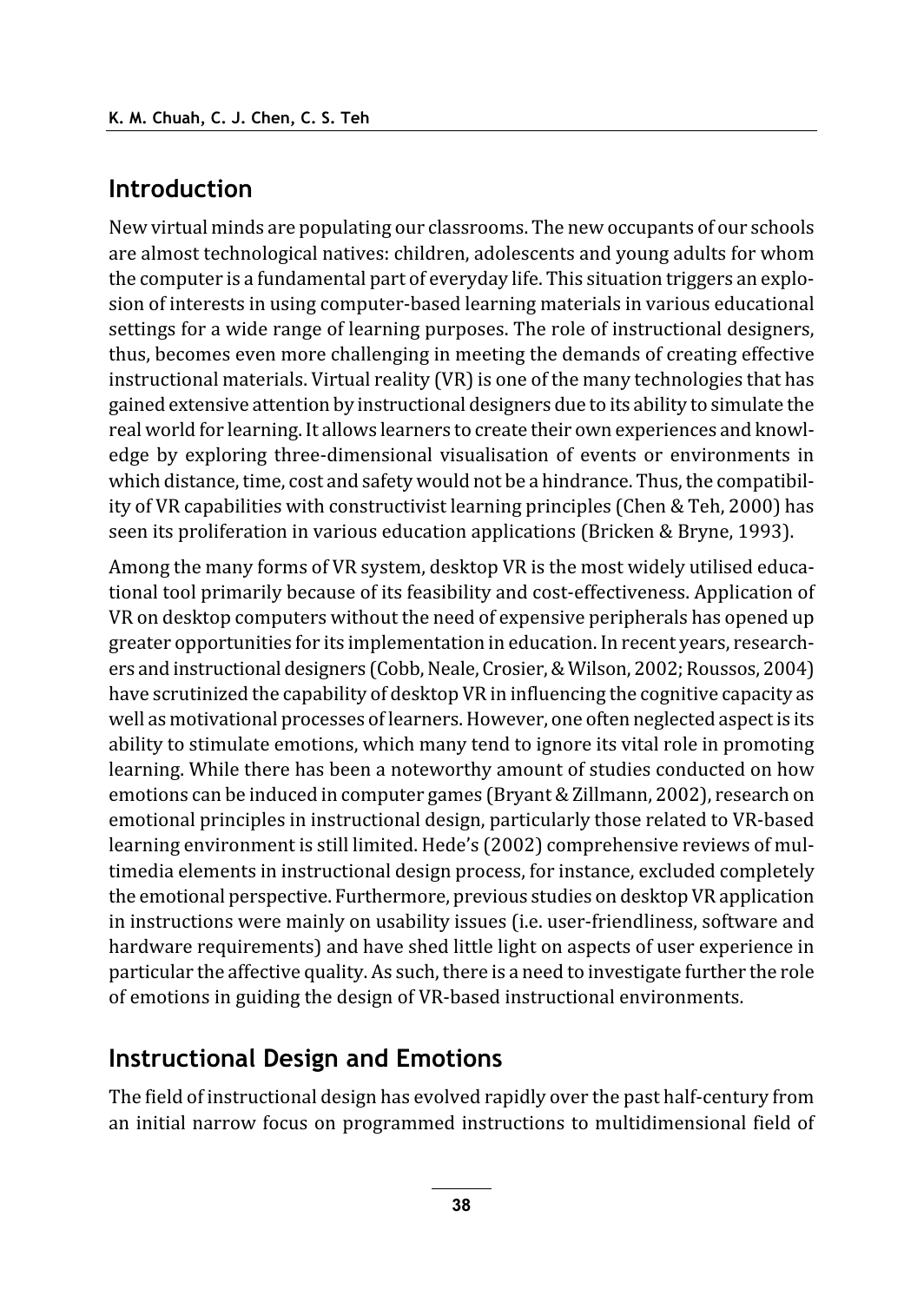study. Despite that, the ultimate goal of instructional design remains the same, which is to make learning more effective, efficient and engaging. As stated by Reigeluth (1999), instructional design is concerned with understanding, improving and applying methods of instruction. It is thus a process of deciding what methods of instructions are best for bringing about desired learning outcomes. In this constant thrust of improving learning experience, instructional designers have incorporated knowledge from numerous areas of study such as psychology, learning sciences and more recently, emotional design.

According to Wilson (2005), though emotion has been recognised as an important factor that affect learning, for most instructional designers, the need to consider the "emotional value" of any instructional application is often deserted. In Wilson's proposed four pillars of instructional design practice, aesthetics are considered as the immediate experience of learning. He mentioned that instructional designers are not only designers of materials, but they are also designers of experience. On both levels, they move beyond purely technical issues of theory application and enter into the realm of aesthetics that unavoidably involves human feelings and emotions (Wilson, 2005). Many instructional designers are beginning to realise such importance despite the traditional division between cognition and affective in learning (Jones & Issroff, 2005) and are starting to examine affective factor in instructional design more carefully. The review done by Jones and Issroff (2005), for instance, indicated that most studies on collaborative learning technologies emphasised heavily on cognitive aspects and more studies are needed to investigate the affective factors pertaining to the use of technologies in educational settings.

Undeniably, it is generally agreed by educationists that learning are more likely to occur when learners are in a positive state of emotion. Isen and Reeve (2005) reiterated that learners who are in a positive emotional state make more constructive judgments because they interpret situations more positively than they would at other times. In relation to this, two recent studies (Park & Lim, 2007; Um, Song & Plass, 2007) have investigated how aesthetic elements such as colours, layout and graphic illustrations of multimedia learning materials could increase the positive emotions of the learners whose emotional state in the beginning of the learning was neutral. This, in turn, improved their problem solving and decision making ability as shown in their transfer test results. Both studies have highlighted the need for instructional designers to incorporate principles of emotional design in instructional design as it is able to affect learners' learning experiences and performance.

In another attempt to link emotions and instructions, Astleitner (2000) suggested that there are five emotions that educators need to consider in learning context,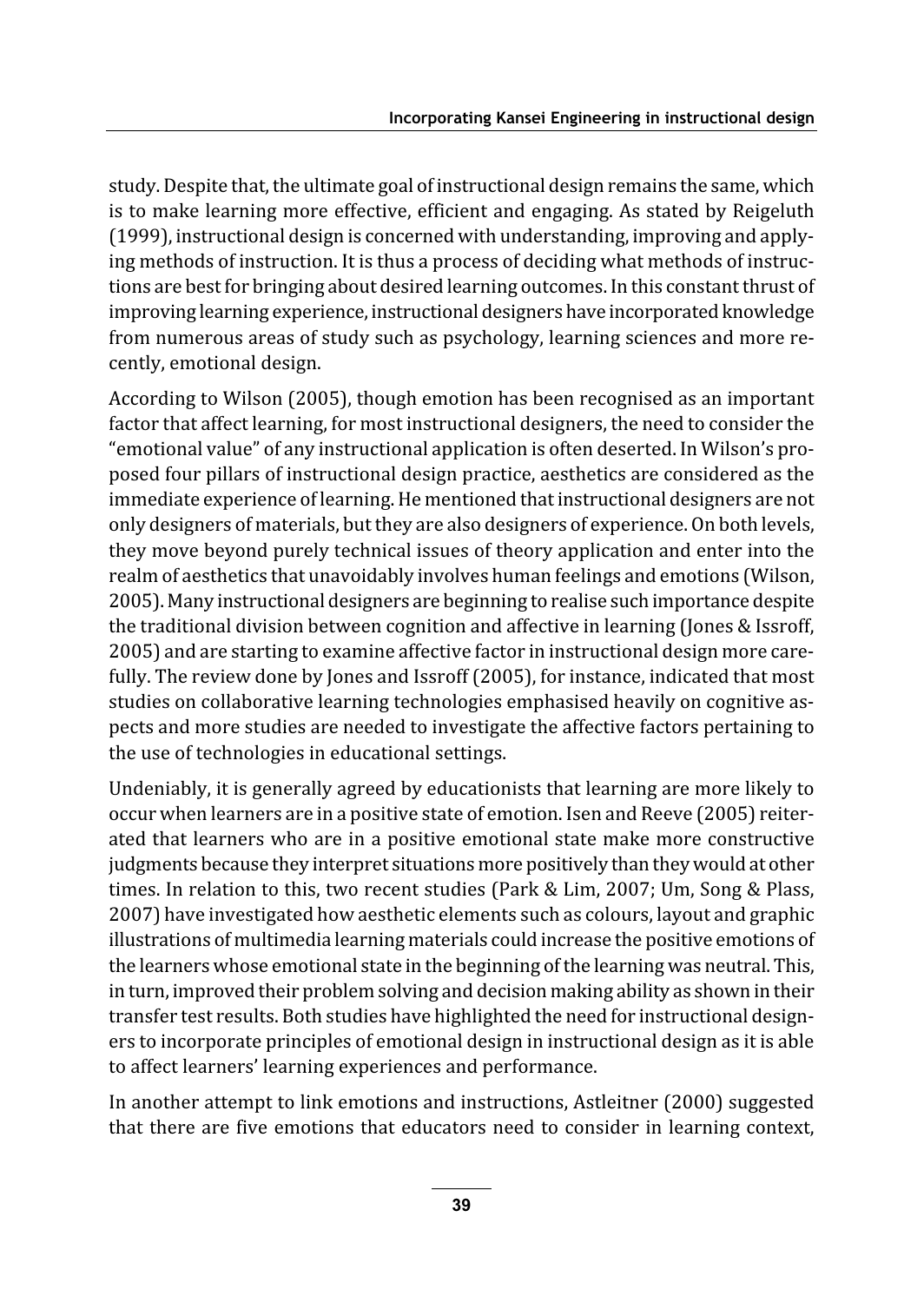which are fear, envy, anger, sympathy and pleasure (FEASP). He added that instructional designers have to consider these emotions in order to optimize the learner's emotion states during the learning process. Astleitner and Leutner (2000) further conceptualised the FEASP approach in guiding the design of computer-assisted instructions. They outlined several strategies in identifying emotional problems faced by learners during the use of instructional technology and suggested ways to improve those problems. However, on close examination of Astleitner's proposed approach, the problems are twofold. First, without a proper method, it is not easy to figure out what emotions that need to be considered in learning environments as his suggestion of the five emotions are rather limited and negative in nature. Second, it is also questionable how the emotions could be categorised to facilitate instructional designer in using the information during the actual design of instructional materials. Therefore, due to the systematic procedure in which it is possible to evaluate quantitative relationships between emotions and design elements, Kansei Engineering is seen as a potential method in offering plausible solutions to these problems.

### **Kansei Engineering**

Kansei Engineering (KE), which is also referred to as emotional design or affective engineering, is a methodology that assimilates human Kansei (psychological feelings and emotions) into design elements, with an aim to create products or designs that user will satisfy. Broadly, Kansei is a Japanese term that refers to human's sensitivity, sensibility and feeling, in which when presented with a stimulus, it will be evoked and hence influences the judgement of a person on that stimulus. Such concept is then combined with the engineering realm in assisting the development of new products that suits consumers' affect.

Ever since Nagamachi (1989) made it popular, KE is mainly implemented in product design such as consumer and industrial items (Nagamachi, 2002). KE is based on subjective estimations of products and concept properties and helps users to express their demands on the product including those which they might not be aware of. In this case, semantic tools such as Semantic Differential method developed by Osgood et al (1969, as cited in Schütte, 2002) are used in order to quantify the emotions. As compared to other methodologies, KE is able to gather and prioritise users' feelings due to its ability to build mathematical prediction models on how feelings are connected to design elements (Schütte, 2002). Furthermore, according to Nagamachi (2002), KE can be performed at any point in the product design development cycle where sensible flexibility exist in making decisions concerning any design aspects of the product.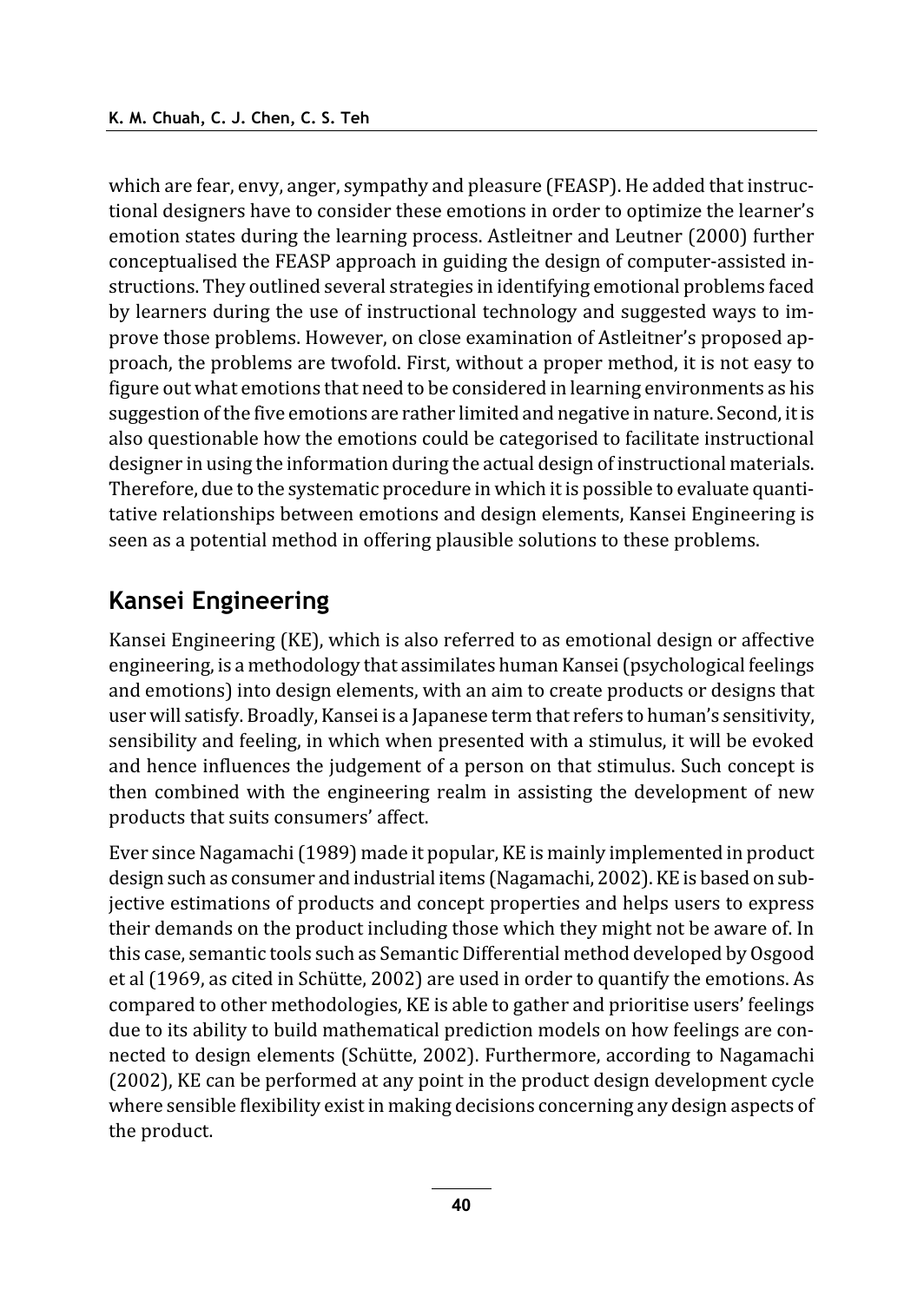Kansei Engineering in its fundamental structure contains four important steps (Nagamachi, 1995):

i Selection of appropriate Kansei words.

In the first step, the Kansei words are selected and collected by interviewing customers or experts, as well as by referring to literature or product magazines. Depending on the object or design under studied, the number of adjectives can vary. The collection of Kansei words if too large (i.e. more than 100), should be reduced using statistical method as some words may have similar meanings and can be grouped accordingly. One of the most commonly used methods is factor analysis. Factor analysis reduces a large number of variables into a smaller number of groups called factors. Thus, a smaller set of Kansei words with salient meanings can be obtained.

ii Assessment or evaluation of the design elements or components.

In the second step, an experiment to collect users' impressions on a specific product property or parameters is conducted. Users evaluate products according to the given Kansei words presented on a Semantic Differential questionnaire. This questionnaire can either be paper-based or computer-based such as using web survey. Users' responses on the given designs are then recorded and quantified either manually or using statistical packages.

iii Multivariate analysis of gathered data.

In the third step, the correlation between the Kansei words and design attributes (i.e. colour, layout, size) is measured using statistical and data visualization method. The most frequently used method is Hayashi's Quantification Theory Type I (Nagamachi, 1995). This method is a variant of the linear multiple regression analysis that can shows the connection between the properties and each Kansei factor. The method covering the first three steps is also known as forward KE.

iv Constructing a system connecting (i) to (iii).

In the fourth step (which is optional), the obtained relations are converted to rules that a computer uses for reasoning. These rules are used to develop a retrieval system, which is often called as KE expert system. This expert system can generate a design that corresponds to the user's Kansei from their input of adjectives. The process involved in such expert system is referred to as backward KE.

Many studies conducted have reported positive results from the use of KE methods in enhancing user's satisfaction on a particular product (Nagamachi, 1995). Advantages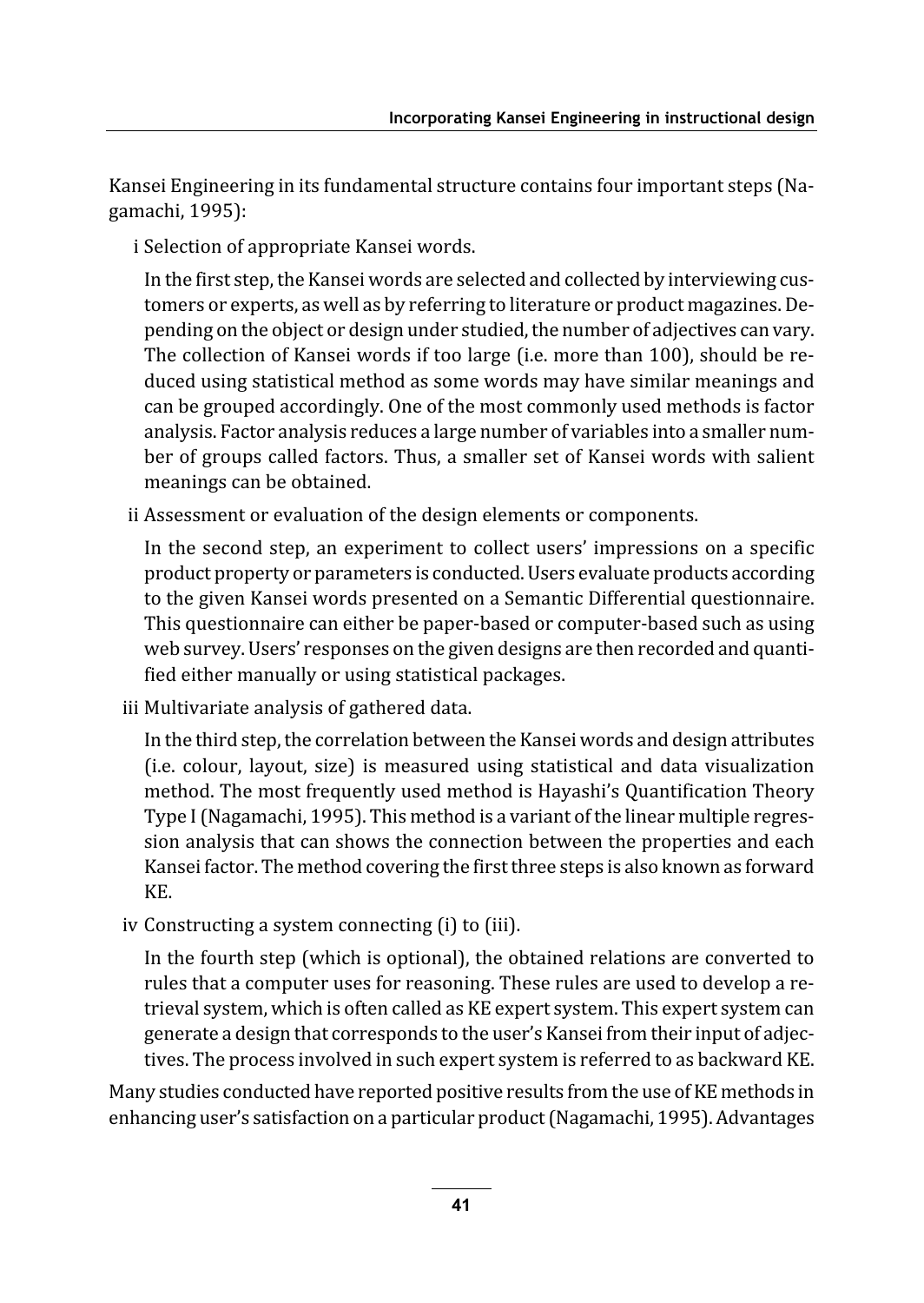of using KE are that abstract feelings are visualised and made comprehensible. Thus, it may provide a structured support for integrating affective values into product design, especially in early and late stages of the product development process (Schütte, 2005). Despite that, KE methods are not restricted only to the field of industrial and product design. There have been various attempts to incorporate KE in other fields such as website design and community design (Schütte, 2002). Its application in instructional design, on the other hand, remains a domain worth to be studied and explored.

#### The Proposed Framework

Of the various KE methods as categorized by Nagamachi (1997), this paper proposed the use of forward KE method in identifying user's subjective responses towards design elements in line with the chosen instructional model. In this type of KE method, the connections between Kansei and design properties are made using statistical tools (Schütte, 2002) as explained in the earlier section. Figure 1 illustrates the proposed Kansei Engineering concept in instructional design in general.



Fig. 1. Proposed framework for Kansei Engineering implementation in instructional design

In most instructional design processes, a designer would select a guiding model based on the scope of the instructional materials. The scope would include the descriptions of target learners, content as well as objectives. Once the instructional design model is chosen, the designer would then proceed by generating the design elements based on the prescribed methods or steps of the model. With the help of rapid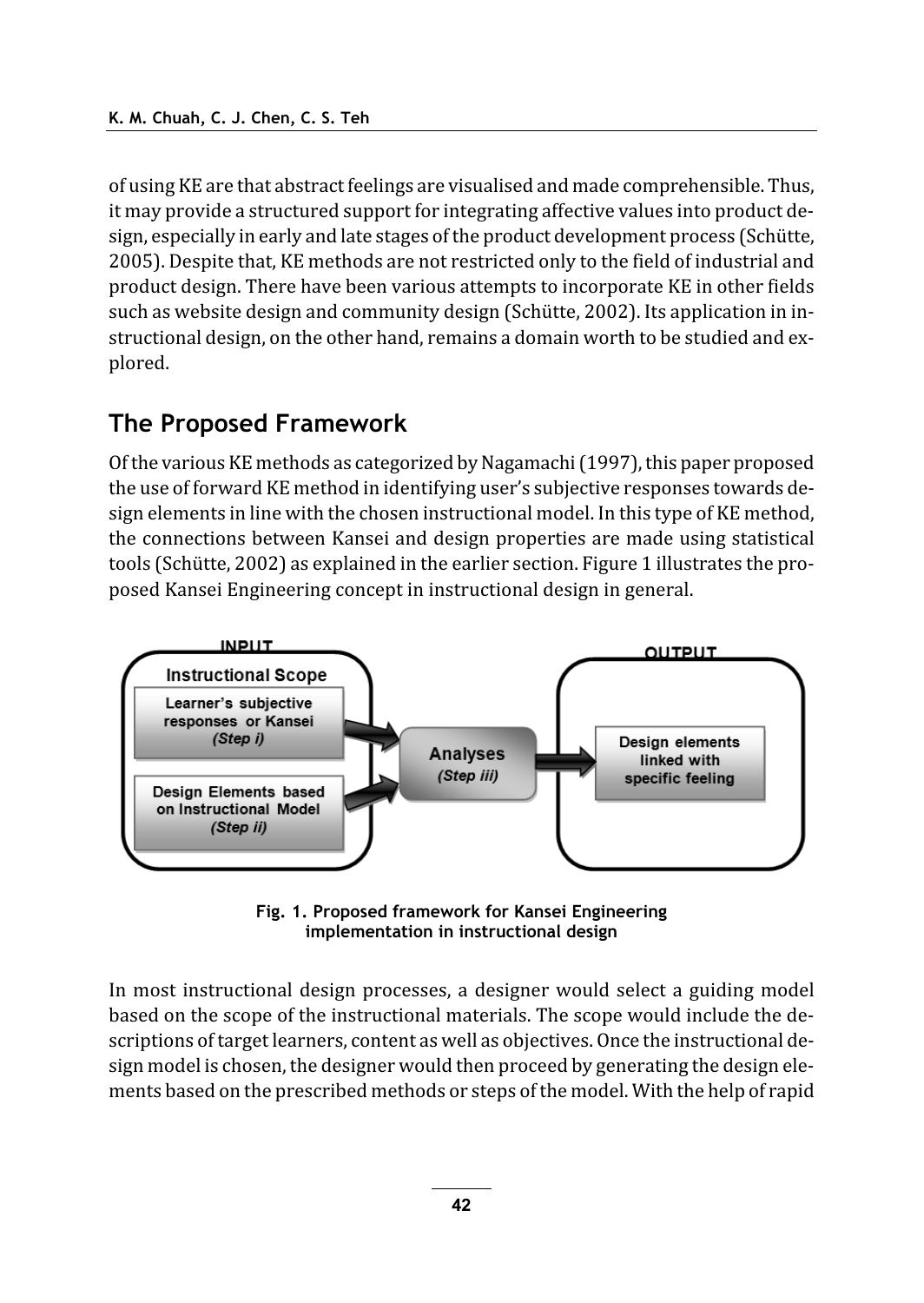prototyping, users' subjective responses on the design elements are obtained and analysed. The analysis process using the prescribed statistical methods in KE can create links or relationships between user's emotions and the design elements and form groups of design elements linked with specific feelings or emotions. Thus, in applying the KE methodology in instructional design, three important steps need to be emphasised: 1) determination of the design elements to be evaluated 2) selection of Kansei words for user evaluation 3) multivariate analysis of gathered data.

#### Selection of Kansei Words

User evaluation of a particular design element in KE can be done using various techniques but the most common one is via Kansei survey, which includes a set of Kansei words (feelings, affections and emotions). Researchers or instructional designers can obtain these words from various sources such as pertinent literature, target users, as well as experts. However, unlike in product design, the scope of Kansei words to be used in evaluating instructional learning materials is somewhat different. The selection of Kansei words for such purpose should cover emotions or adjectives closely related to the learning process. An affective model by Kort, Reilly, and Picard (2001) shown in Figure 2, is one example that can guide the Kansei words selection process.

| <b>Axis</b>                 | $-1.0$      | $-0.5$       |              |           | $+0.5$        | $+1.0$       |
|-----------------------------|-------------|--------------|--------------|-----------|---------------|--------------|
| <b>Anxiety-Confidence</b>   | Anxiety     | Worry        | Discomfort   | Comfort   | Hopeful       | Confident    |
| <b>Boredom-Fascination</b>  | Ennui       | Boredom      | Indifference | Interest  | Curiosity     | Intrigue     |
| <b>Frustration-Euphoria</b> | Frustration | Puzzlement   | Confusion    | Insight   | Enlightenment | Ephipany     |
| Dispirited-Encouraged       | Dispirited  | Disappointed | Dissatisfied | Satisfied | Thrilled      | Enthusiastic |
| <b>Terror-Enchantment</b>   | Terror      | Dread        | Apprehension | Calm      | Anticipatory  | Excited      |

Fig. 2. Model relating phases of learning to emotions (Kort, Reilly & Picard, 2001)

The emotions listed in the model are the common emotions involved in the learning process and it can serve as a guide in generating more Kansei words within the same scope. Moreover, researchers or instructional designers should also be aware that the words selected for evaluation should be comprehensible to the users in order to obtain feedback that is more accurate and reliable.

#### Determination of Design Elements

In the application of KE methods in product design, the design elements are normally selected from the available products in the market. A Kansei evaluation on mobile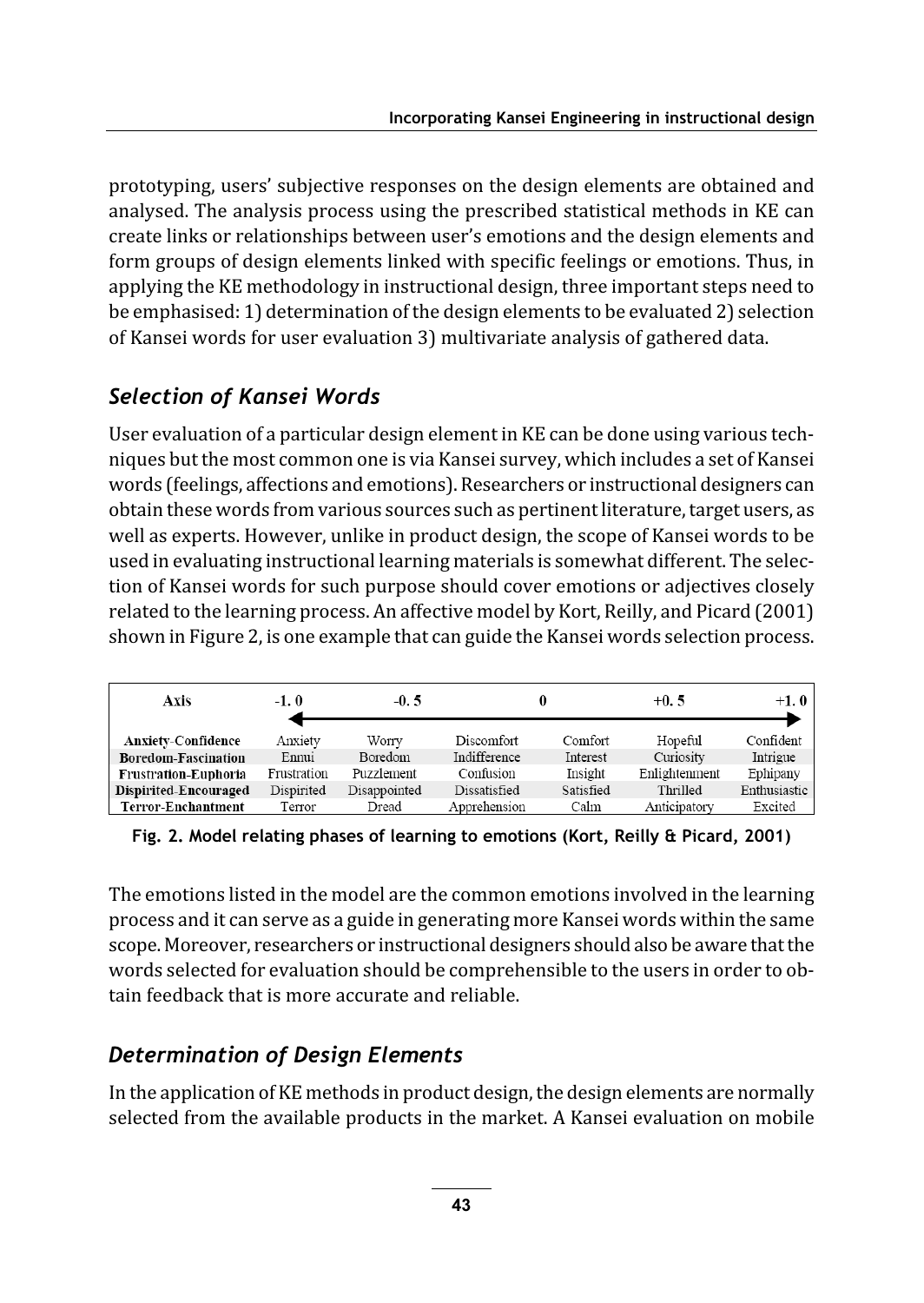phone designs, for example, would take into account the available designs of mobile phones from numerous brands. However, in the case of instructional design, such selection method may not be possible. Instead, in determining the design elements, careful reference to the components within the chosen instructional design model is crucial. Firstly, a complete instructional material fulfilling all the components in a chosen instructional model is developed. Then, depending on the intent of the instructional designer, design elements related to each component will be "manipulated" or "removed" accordingly. This will thus create a set of designs with different highlighted component for user evaluation. Figure 3 shows an example of how design elements based on a model with components A, B, C and D are generated.



Fig. 3. Generated design elements for Kansei evaluation

As shown in Figure 3, a model with components A, B, C and D can generate at least four design instances to be evaluated by the users. Users' subjective responses can be obtained on these four design instances and changes to their emotional state can be noted when one of the components is removed as in Design 2, Design 3 and Design 4. Therefore, such process of determining the design elements is qualitative in nature as allowed by the KE methods.

#### **Multivariate Analysis of Gathered Data**

In Kansei Engineering, multivariate analysis is employed to find latent relationships between various designs and elements. As mentioned in the earlier section, Quantification Theory Type I has been widely used for such purpose. This method is essentially a subset of multiple regression analysis that deals with nominal scale values as explanatory or independent variables (Nagamachi, 1995). It can derive an expression of relations between a value y (dependent variable) and variables,  $x_1, x_2, ..., x_n$  (independent variables) and predict y value from  $x_1, x_2, ..., x_n$  values. Independent variables in KE correspond to product parameters, which can either be quantitative (i.e. length of skirt) or qualitative (i.e. types of skirt). In the context of this proposed framework, they refer to the design elements in instructional material that are created based on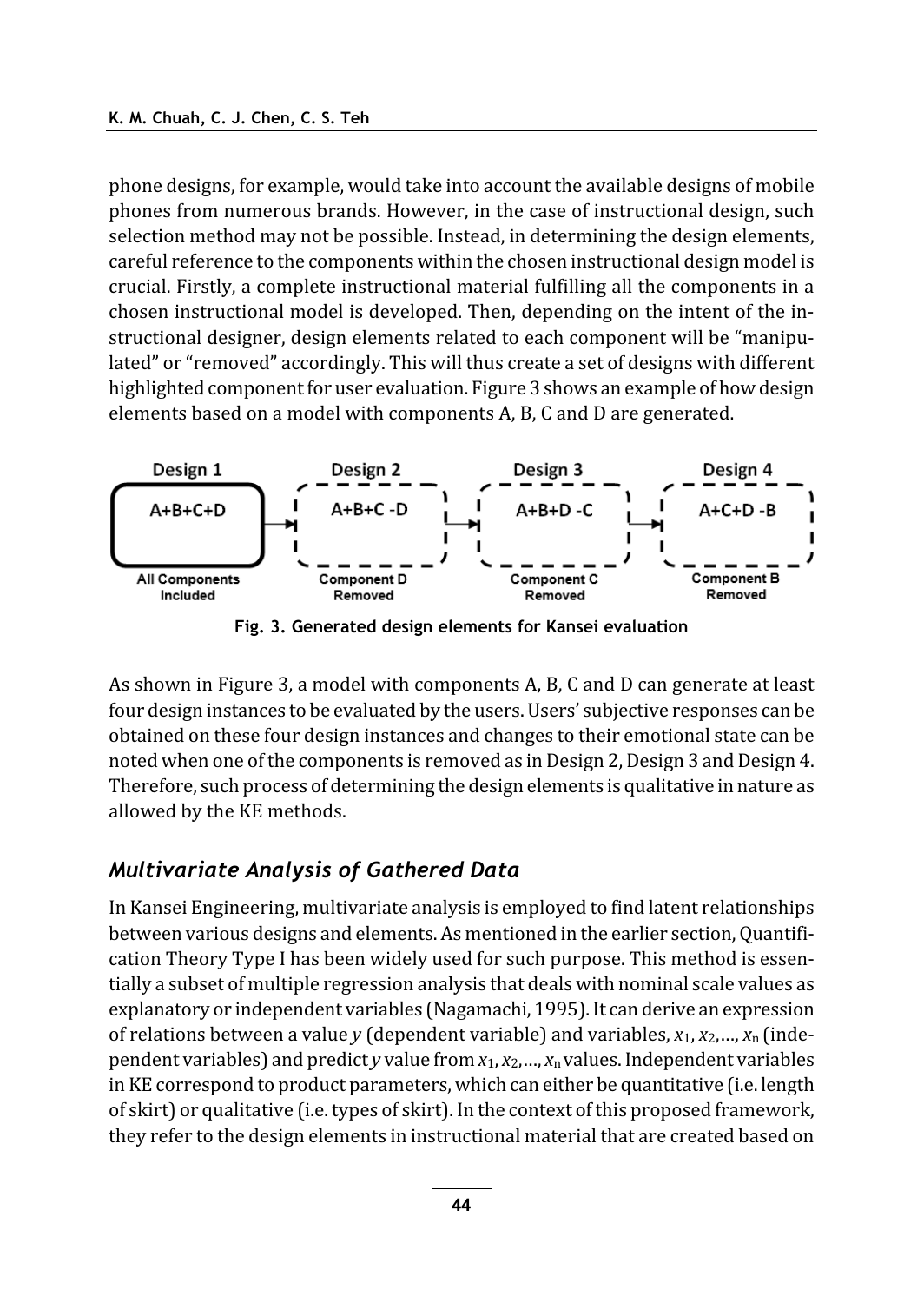the components of the chosen instructional design model such as the interface layout, types of icons used for navigation and presentation style of learning problems. Users' estimation of Kansei words, on the other hand, is used as the dependent variable. Thus, the relationship between a specific emotion and sets of design elements can be quantified. These design elements will then provide valuable information for instructional designer in the development process.

#### Incorporating KE in the Design of VR-based **Learning Environments**

To illustrate further the application of KE methodology in instructional design, a specific reference to an on-going project on the design of VR-based learning environments known as SafeKid is presented. SafeKid is a desktop VR-based learning kit for teaching children and young teenagers road safety skills. Though there are numerous instructional design models available, the project has chosen the use of recently suggested model by Chen, Toh and Wan (2004) as shown in Figure 4 as it serves as a feasible and useful template to guide the design of desktop VR based learning environments. In general, the model integrates the concept of integrative goals (Gagné & Merrill, 1990) with the model for designing constructivist learning environments by Jonassen (1999). They serve as the macro strategy, which according to Reigeluth and Merrill (1978), concerns with the selection, sequence, and organisation of the subject matter topics that are to be presented. Additionally, a number of design principles, derived from the cognitive theory of multimedia learning (Mayer, 2002) serve as the micro strategy that basically, concerns with the strategies for effective presentation of the learning contents.



Fig. 4. Instructional design theoretical framework of VR based learning environment (Adapted from Chen, Toh & Wan, 2004)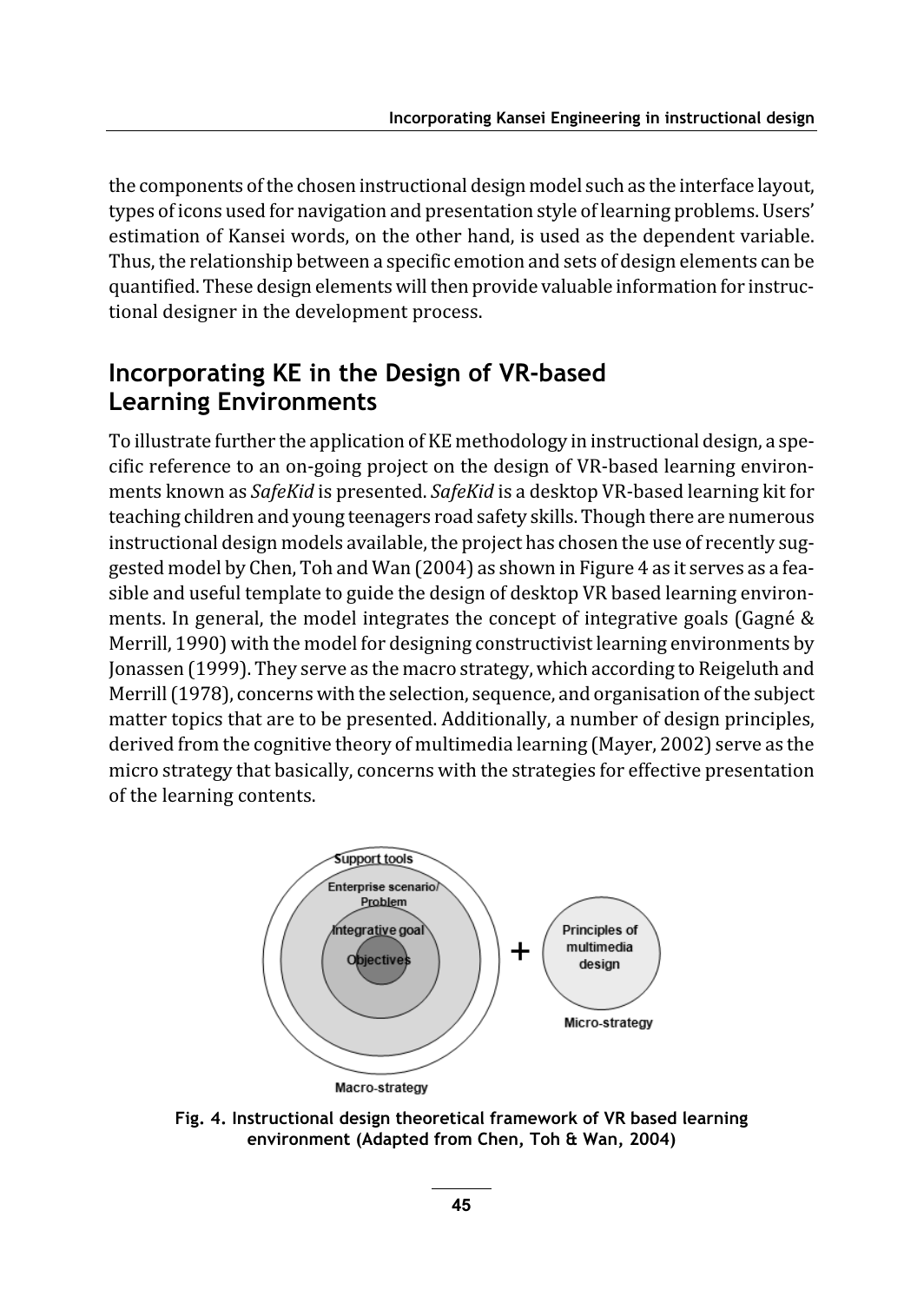Based on the chosen model, design instances of a desktop VR learning environment on a predetermined scope are created. In the SafeKid project, the VR learning scenarios on road safety skills are designed and developed fulfilling all the components within the model. Each specific skill (or problem) is addressed by a distinct module that consists of VR-based scenarios generated using Virtual Reality Modelling Language (VRML), which share the same small town setting and cast of characters. Then, specific components of the model are identified for Kansei evaluation. In this case, two components within the macro strategy are selected: 1) Enterprise scenario/ problem and 2) support tools. The other two components (objectives and integrative goal) are not chosen mainly because they are the core principles in the design of VR based learning environment, without which a learning environment would not function according to the intended purpose. In addition, the principles of multimedia design (the micro strategy) that mainly concern with the interface design are also evaluated. Design elements related to these components are then manipulated as elaborated in the previous section for the purpose of Kansei evaluation. For example, in the "support tools" component, tools such as guidance cues and help buttons on traffic safety tips provided in the SafeKid learning environments are removed in the second design instance for the purpose of indentifying its impact on learners' emotional state. Once the final sets of design instances to be evaluated are decided, they are then presented to the target group for data collection.

During the data collection process, the chosen respondents will rate their feelings toward each set of design elements based on the given checklist that consists of Kansei words organised on a 5-grade Semantic Differential scale. Their subjective responses will be quantified using Quantification Theory Type I with the help of statistical software in order to identify the link between the design elements and the Kansei words. Such relationship will then be used to form a set of guidelines for instructional designer in deciding what and what not to be included in the instructional materials in relation to specific emotions. It can also provide invaluable information in refining the chosen model to accommodate different situationalities by understanding how specific sets of design elements in relation to the instructional model can stimulate specific feelings of the learners.

#### Conclusion

This paper has presented a conceptual framework for the integration of Kansei Engineering to instructional design by referring to the instructional design model of VRbased learning environments proposed by Chen, Toh and Wan (2004). This paper has also highlighted the need for instructional designer to refocus on the often-neglected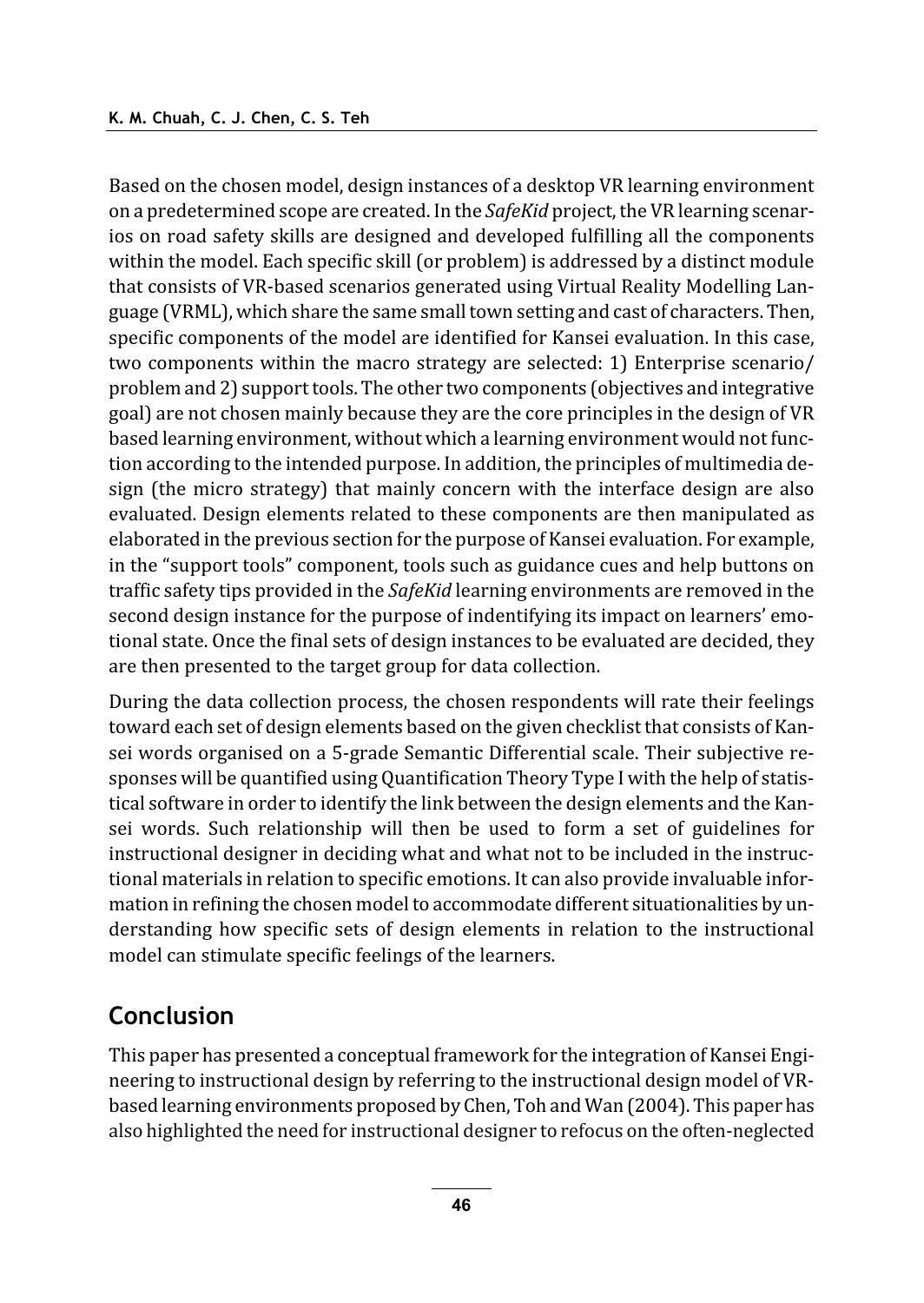affective aspects of a design. It is noted from the literature (Jones & Issroff, 2005; Wilson, 2005) that instructional designers have often put affective factors into secondary position and overlooked its role in promoting effective and engaging learning. The current available studies, which attempted to link emotions and instructions are still inadequate and confined to the study of general design issues (Park & Lim, 2007; Um, Song & Plass, 2007). There is lack of research in investigating how the relationship between emotions and the design of instructional materials can be quantified or examined appropriately in order to guide the instructional design process. As such, the proposed framework of incorporating KE methods can be considered as a suitable alternative. Though still in its initial stage, the possible link between KE methodology and instructional design is useful in helping instructional designers to create emotionally sound materials, which in turn facilitate learning. Moreover, KE methods can also serve as a tool to refine the methods prescribed in a chosen instructional model.

#### **References**

- Astleitner, H. (2000). Designing emotionally sound instruction: The FEASP-approach. Instructional Science, 28, 169-198.
- Astleitner, H., & Leutner, D. (2000). Designing instructional technology from an emotional perspective. Journal of Research on Computing in Education, 32, 497-510.
- Bricken, M. & Bryne, C.M. (1993). Summer students in virtual reality: A pilot study on educational applications of virtual reality technology. In A. Wexelblat (Ed.), Virtual Reality: Application and Explorations (pp. 199-218). Boston: Academic Press Professional.
- Bryant, J., & Zillmann, D. (2002). Media effects. Advances in theory and research. Hillsdale, NJ: Erlhaum
- Chen, C. J. & Teh, C. S. (2000). An affordable virtual reality technology for constructivist learning environments. The 4th Global Chinese Conference on Computers in Education (pp. 414-421). Singapore.
- Chen, C. J., Toh, S. C., & Wan, M. F. (2004). The theoretical framework for designing desktop virtual reality based learning environments. Journal of Interactive Learning Research, 15(2), 147-167.
- Cobb, S., Neale, H., Crosier, J., Wilson, J. R. (2002). Development and evaluation of virtual environments for education. In K. M. Stanney (Ed.) Handbook of Virtual Environments: Design, Implementation, and Applications (pp. 911-936). New Jersey: Lawrence Erlbaum Associates Publishers.
- Gagné, R.M. & Merrill, M.D. (1990). Integrative goals for instructional design. *Educational Technol*ogy Research and Development, 38(1), 23-30.
- Hede, A. (2002). An integrated model of multimedia effects on learning. Journal of Educational Multimedia and Hypermedia, 11, 177-191.